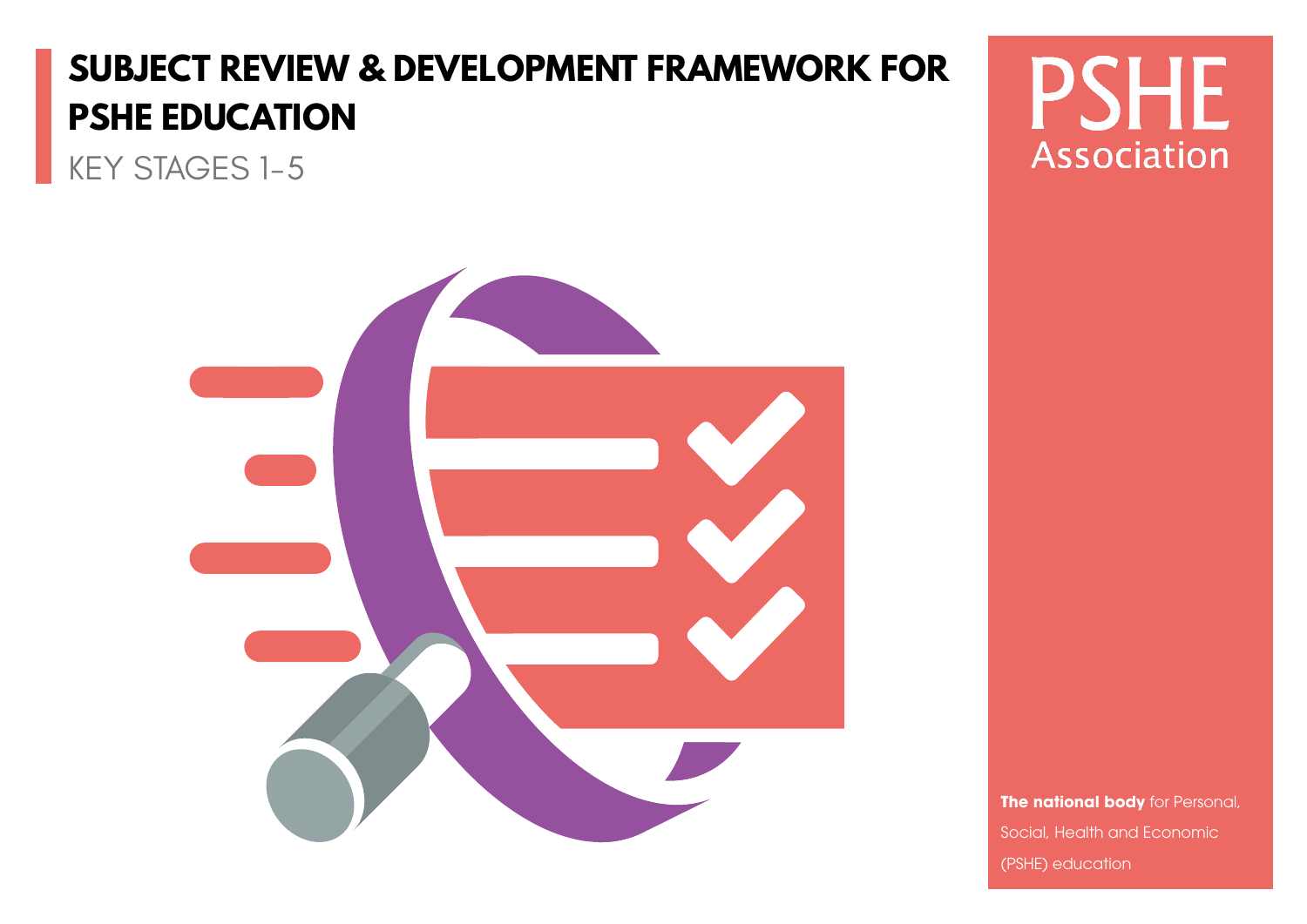## **CONTENTS**

| $\textbf{INTRODUCTION}.\textcolor{red}{}\textcolor{blue}{\textbf{1NTRODUCTION}}\textcolor{red}{}\textcolor{blue}{\textbf{2N\_3}}\textcolor{red}{\textbf{3N\_4}}\textcolor{red}{\textbf{4N\_5}}\textcolor{red}{\textbf{5N\_6}}\textcolor{red}{\textbf{6N\_6}}\textcolor{red}{\textbf{6N\_6}}\textcolor{red}{\textbf{6N\_6}}\textcolor{red}{\textbf{6N\_6}}\textcolor{red}{\textbf{6N\_6}}\textcolor{red}{\textbf{6N\_6}}\textcolor{red}{\textbf{6N\_6}}\textcolor{red}{\textbf{7N\_6}}\textcolor{$ |  |
|---------------------------------------------------------------------------------------------------------------------------------------------------------------------------------------------------------------------------------------------------------------------------------------------------------------------------------------------------------------------------------------------------------------------------------------------------------------------------------------------------|--|

The PSHE Association is the national body for personal, social, health and economic (PSHE) education — the school curriculum subject that supports pupils to be healthy, safe and prepared for modern life. PSHE education incorporates health education, relationships education/relationships and sex education (RSE) and economic wellbeing and careers.

A charity and membership organisation, the Association works to improve PSHE education standards by supporting a national community of teachers and schools with resources, training and advice.

**Find out more and become a member at** www.pshe-association.org.uk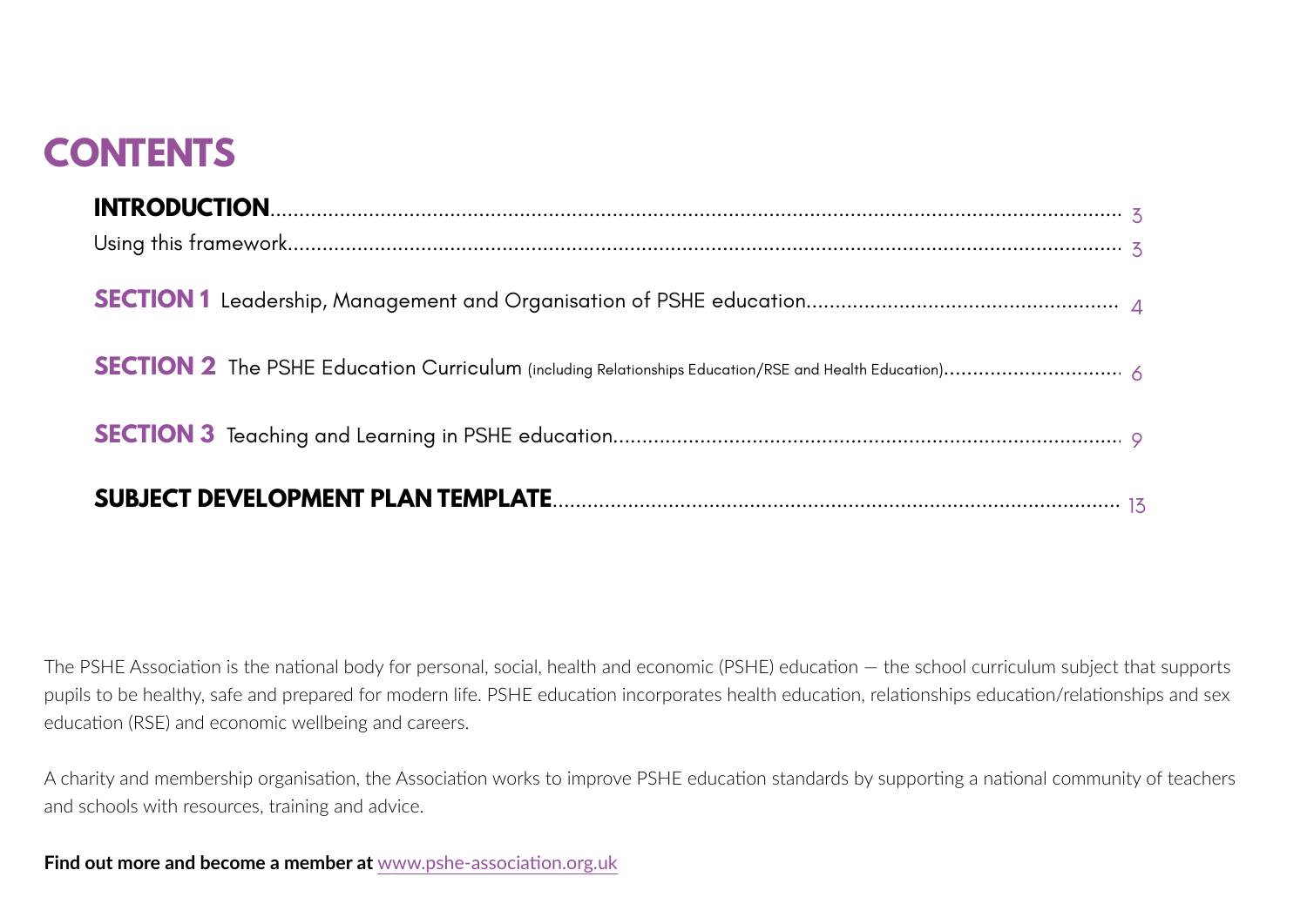<span id="page-2-0"></span>**The Subject Review and Development Framework accompanies the [PSHE Education Subject Review Tool](https://www.pshe-association.org.uk/content/get-your-rshe-together-subject-review-tool) and the [Subject](https://www.pshe-association.org.uk/curriculum-and-resources/resources/subject-development-plan-template-editable-word)  [Development Plan Template](https://www.pshe-association.org.uk/curriculum-and-resources/resources/subject-development-plan-template-editable-word). Together with the descriptors for the three stages of development (from the Subject Review Tool), it contains relevant links to PSHE Association (and other) materials and resources to support you in planning and carrying out your next steps in developing PSHE education (including statutory Relationships Education/Relationships and Sex Education and Health Education) in your school.**

## **USING THIS FRAMEWORK**

Once you have completed and submitted your school's self-evaluation for the three sections of the PSHE Education Subject Review Tool ('Leadership, Management and Organisation', 'The PSHE Education Curriculum' and 'Teaching and Learning in PSHE Education'), you will receive an email suggesting some next steps and a PDF record of your self-evaluation.

You and your school community can then begin the most important step: reflecting upon areas of strength and identifying your next steps in developing your PSHE education provision.

Using your school's reports for the three sections, prioritise your areas for development, then refer to the descriptors for the three stages of development in this framework, to identify what the next stage will look like in each of your priority areas.

Use this understanding to record measurable goals in the Subject Development Plan Template, alongside the actions that will be taken to achieve these goals, by whom and by when. The links provided in each section below will help you to easily access the appropriate materials you need to support your work to develop your provision and meet your goals.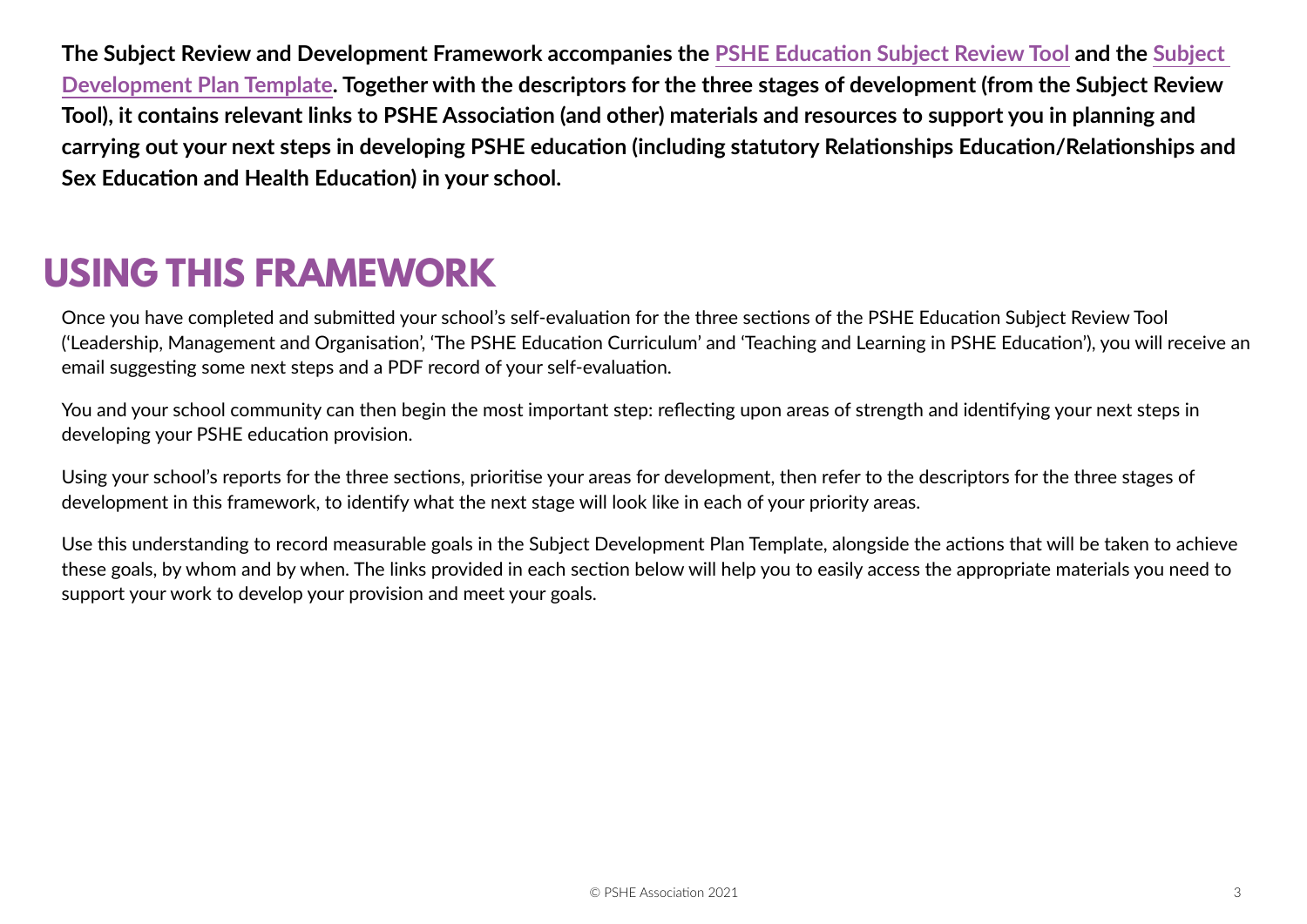#### <span id="page-3-0"></span>**SECTION 1 Leadership, Management and Organisation of PSHE education**

|                                                  | <b>STAGE 1</b>                                                                                                                                                                                                                                                                           | <b>STAGE 2</b>                                                                                                                                                                                                                                                                                        | <b>STAGE 3</b>                                                                                                                                                                                                                                                                                                                                                                                                                                                                           | <b>RESOURCES</b>                                                                                                                                                                                                                            |
|--------------------------------------------------|------------------------------------------------------------------------------------------------------------------------------------------------------------------------------------------------------------------------------------------------------------------------------------------|-------------------------------------------------------------------------------------------------------------------------------------------------------------------------------------------------------------------------------------------------------------------------------------------------------|------------------------------------------------------------------------------------------------------------------------------------------------------------------------------------------------------------------------------------------------------------------------------------------------------------------------------------------------------------------------------------------------------------------------------------------------------------------------------------------|---------------------------------------------------------------------------------------------------------------------------------------------------------------------------------------------------------------------------------------------|
|                                                  | • The school has allocated a designated                                                                                                                                                                                                                                                  | • The PSHE lead, senior leadership and                                                                                                                                                                                                                                                                | • The leadership line manager for PSHE                                                                                                                                                                                                                                                                                                                                                                                                                                                   | Department for Education - Statutory                                                                                                                                                                                                        |
|                                                  | subject lead.                                                                                                                                                                                                                                                                            | link governor communicate effectively                                                                                                                                                                                                                                                                 | education is proactive and provides                                                                                                                                                                                                                                                                                                                                                                                                                                                      | Guidance: Relationships Education,                                                                                                                                                                                                          |
|                                                  | • A link governor has been identified.                                                                                                                                                                                                                                                   | to ensure matters which impact upon                                                                                                                                                                                                                                                                   | effective support.                                                                                                                                                                                                                                                                                                                                                                                                                                                                       | Relationships and Sex Education (RSE)                                                                                                                                                                                                       |
| How is PSHE education led?                       | • The subject lead is given support to<br>lead and manage PSHE education<br>effectively.<br>• The PSHE lead, SLT and governors<br>are aware of current developments<br>and statutory requirements in PSHE<br>education.                                                                  | or relate to PSHE education are<br>considered at a strategic level.<br>• The PSHE lead is well supported in<br>their middle-leadership role.<br>• The PSHE lead, SLT and governors<br>are well informed about current<br>developments, statutory requirements<br>and best practice in PSHE education. | • The link governor is a passionate<br>advocate for PSHE education.<br>• The PSHE lead is consulted on key<br>decisions which affect PSHE education<br>and their expertise is valued.<br>• The PSHE Lead, SLT and governors<br>have an excellent understanding<br>of current developments, and are<br>confident to deliver evidence-based<br>and data-informed high quality PSHE<br>education in line with best practice<br>principles that meets and exceeds<br>statutory requirements. | and Health Education<br>PSHE Association - Explainer slides on<br>statutory PSHE changes and the new<br>Ofsted framework<br>PSHE Association - Blog: Heads up!<br>Getting leadership and management<br>right for new statutory requirements |
| Do you have a plan to develop PSHE<br>education? | • There are ideas about how to develop<br>PSHE education over the next year.<br>The next step is to create an action<br>plan to address these.<br>• Leadership have allocated some<br>budget, resourcing and time to PSHE<br>education but would like to find ways<br>of providing more. | • The school has written a strategic plan<br>with some measurable goals for PSHE<br>education.<br>• There is adequate resourcing and time<br>allocated to PSHE education.<br>• Proposals for improvements are under<br>active consideration.                                                          | • There is an ambitious plan to<br>continuously develop PSHE education,<br>including a curriculum development<br>plan.<br>• The PSHE lead has the full support<br>of senior leadership to facilitate these<br>developments.<br>• PSHE education is included in the<br>school development plan and self-<br>evaluation.                                                                                                                                                                   | PSHE Association - Quick start guide<br>PSHE Association - Tools for the job                                                                                                                                                                |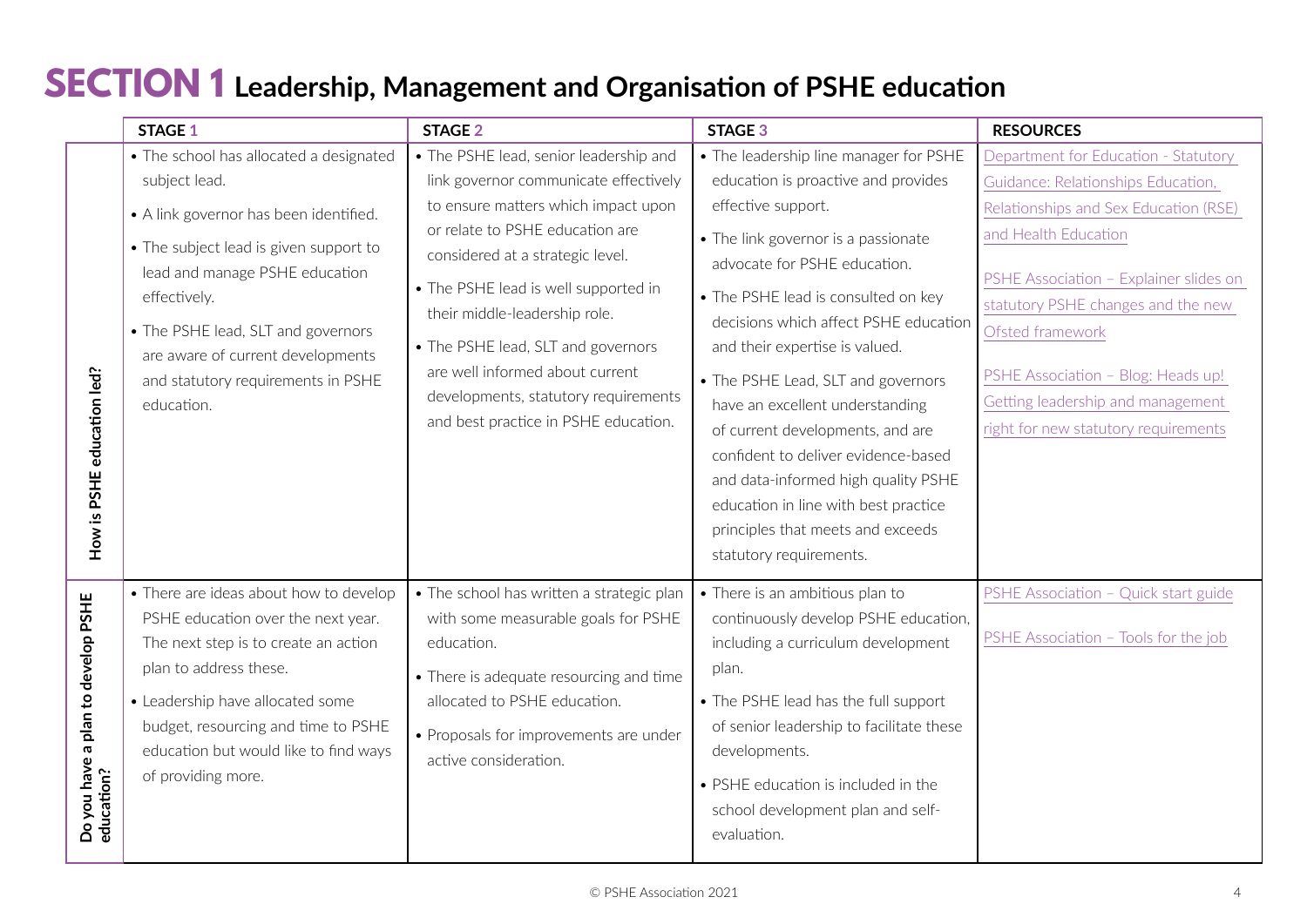|                                                      | • The PSHE lead is responsible for   | • Key staff worked collaboratively to   | • The school has a clear PSHE           | PSHE Association - Writing your RSE |
|------------------------------------------------------|--------------------------------------|-----------------------------------------|-----------------------------------------|-------------------------------------|
|                                                      | writing or updating Relationships    | create a Relationships Education/RSE    | education policy which outlines our     | policy                              |
|                                                      | Education/RSE and PSHE education     | policy in line with statutory guidance  | vision, intent, teaching approach and   |                                     |
|                                                      | policies and has sought some         | and which outlines our programme's      | curriculum plan.                        | PSHE Association - Creating a PSHE  |
| How do you ensure you have appropriate policies that | guidance.                            | intent.                                 | • The school engaged with parents,      | education policy for your school    |
|                                                      | • The PSHE lead has drafted a        | • The school's Relationships Education/ | pupils, teaching staff and SLT/         | PSHE Association - Guides to        |
|                                                      | Relationships Education/RSE policy   | RSE policy is within, or links to, an   | governors and were informed by          | supporting parental engagement      |
|                                                      | and is seeking engagement from       | effective PSHE education policy.        | statutory guidance to write the         |                                     |
|                                                      | stakeholders.                        | • The school engaged with parents       | policy, and will continue to engage all | PSHE Association - Ask a Subject    |
|                                                      |                                      | when writing the policy.                | stakeholders when updating policies.    | Specialist: Episode 1               |
|                                                      |                                      |                                         | • The school's Relationships Education/ |                                     |
| are fit for purpose?                                 |                                      |                                         | RSE policy and PSHE education           |                                     |
|                                                      |                                      |                                         | policies link to, and are supported     |                                     |
|                                                      |                                      |                                         | by, wider school policies (e.g.         |                                     |
|                                                      |                                      |                                         | safeguarding, child protection, drug,   |                                     |
|                                                      |                                      |                                         | and anti-bullying policies).            |                                     |
|                                                      | • There is a plan to monitor and     | • The PSHE lead regularly monitors      | • The PSHE lead regularly monitors and  | PSHE Association - Guides to        |
|                                                      | evaluate PSHE education and identify | and evaluates PSHE education using      | evaluates PSHE education to the same    | assessment                          |
|                                                      | the main strengths and areas for     | some of the following: learning walks,  | high standard expected in any subject.  |                                     |
|                                                      | development.                         | observations, work scrutiny, pupil      | • The PSHE lead has a clear, evidence-  | PSHE Association - Monitoring &     |
|                                                      |                                      | voice, teacher voice, assessment of     | based understanding of the school's     | evaluating PSHE education           |
|                                                      |                                      | pupils' learning.                       | strengths and main priorities to        | PSHE Association - Curriculum audit |
|                                                      |                                      | • The PSHE lead uses these processes    | develop, informed by monitoring         | spreadsheets                        |
|                                                      |                                      | to develop a sound understanding of     | processes, pupil and teacher voice and  |                                     |
|                                                      |                                      | strengths and areas for development     | assessment of pupils' learning.         |                                     |
|                                                      |                                      | in PSHE education and to ensure the     |                                         |                                     |
|                                                      |                                      | programme is implemented effectively.   | • The PSHE lead, SLT and governors      |                                     |
|                                                      |                                      |                                         | can explain steps being taken to        |                                     |
|                                                      |                                      |                                         | implement subject development and       |                                     |
| How do you monitor and evaluate PSHE education?      |                                      |                                         | improvement.                            |                                     |
|                                                      |                                      |                                         | • The curriculum is highly regarded by  |                                     |
|                                                      |                                      |                                         |                                         |                                     |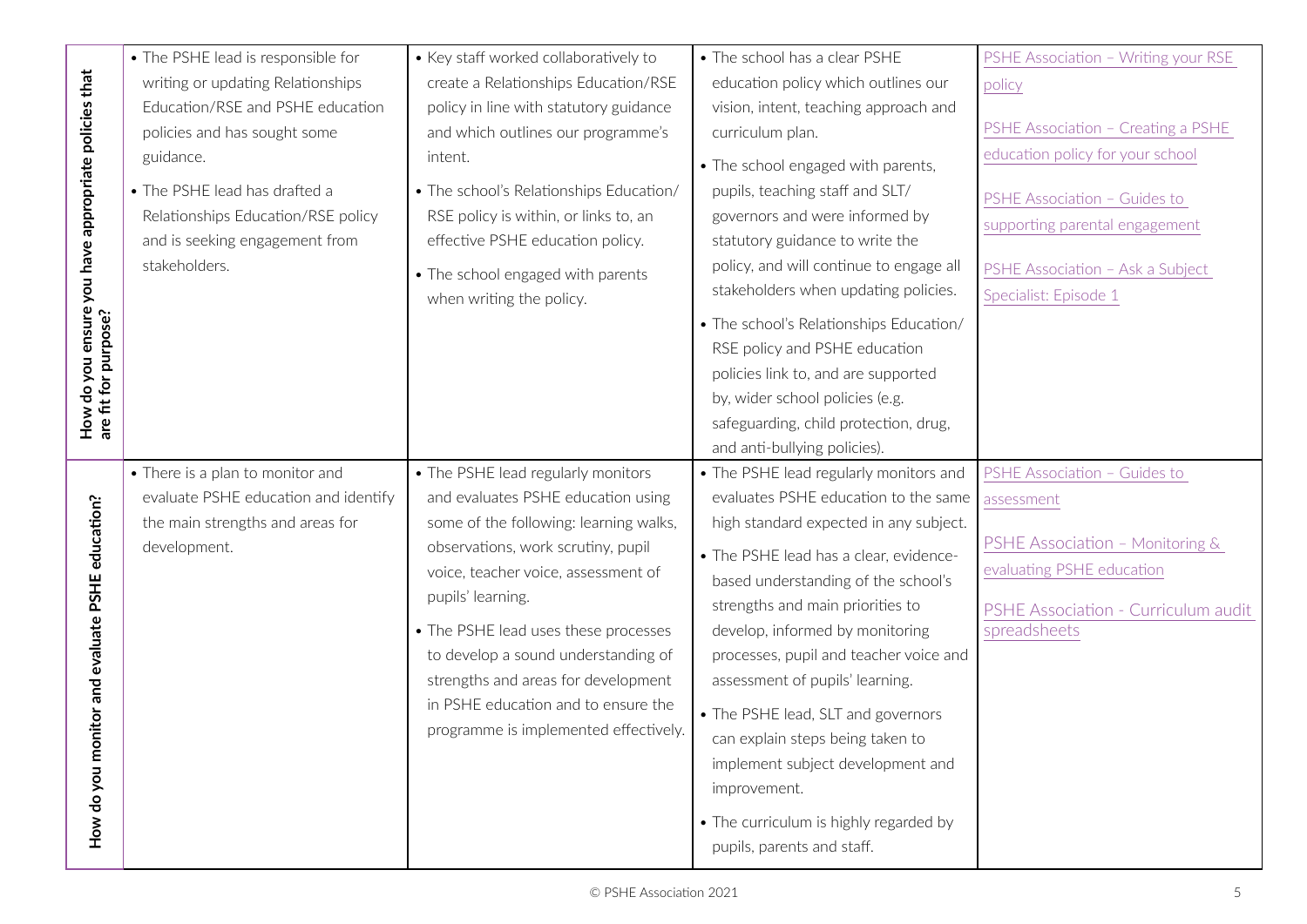<span id="page-5-0"></span>

| PSHE Association - CPD and training                                    |
|------------------------------------------------------------------------|
|                                                                        |
| PSHE Association - One-to-one support                                  |
| PSHE Association - Support for trainee                                 |
|                                                                        |
|                                                                        |
| Future Learn - PSHE education: Helping                                 |
|                                                                        |
|                                                                        |
| questionnaire on PSHE education                                        |
|                                                                        |
|                                                                        |
|                                                                        |
| children navigate a complex world<br><b>PSHE Association - Teacher</b> |

# **SECTION 2 The PSHE education curriculum (including Relationships Education/RSE and Health Education)**

|            | <b>STAGE 1</b>                         | <b>STAGE 2</b>                           | <b>STAGE 3</b>                           | <b>RESOURCES</b>                      |
|------------|----------------------------------------|------------------------------------------|------------------------------------------|---------------------------------------|
|            | • A delivery model has been identified | • A spiral approach is used to make sure | • The curriculum is regularly evaluated  | PSHE Association - Programme of Study |
|            | that will support a developmental,     | the programme is developmental and       | to keep it relevant for pupils. A spiral |                                       |
|            | spiral curriculum and there are plans  | has continuity and progression.          | approach is used across all key stages   | PSHE Association - Programme Builders |
|            | to put this in place.                  | • A number of published resources are    | which ensures themes are revisited       |                                       |
|            | • The school selects published         | drawn upon when planning schemes         | in a developmentally appropriate         | PSHE Association - Framework for      |
| planned?   | resources upon which to base its       | of work and these are adapted to         | manner.                                  | pupils with SEND                      |
|            | schemes of work.                       | meet the needs of the pupils.            | • There is an awareness of related       |                                       |
| curriculum | • All statutory elements of PSHE       | • Elements of PSHE education that are    | learning between PSHE education          |                                       |
|            | education that apply to the school are | statutory for the school are included    | and other curriculum areas, which        |                                       |
|            | covered (for example, Relationships    | and there are plans to incorporate       | supports pupils in making connections    |                                       |
| the        | Education/Relationships and Sex        | this within a broader curriculum to      | and ensures related teaching (e.g.       |                                       |
| ⊴.         | Education and Health Education).       | ensure learning is comprehensive and     | puberty in science and PSHE              |                                       |
| No⊬        |                                        | coherent.                                | education) happens concurrently.         |                                       |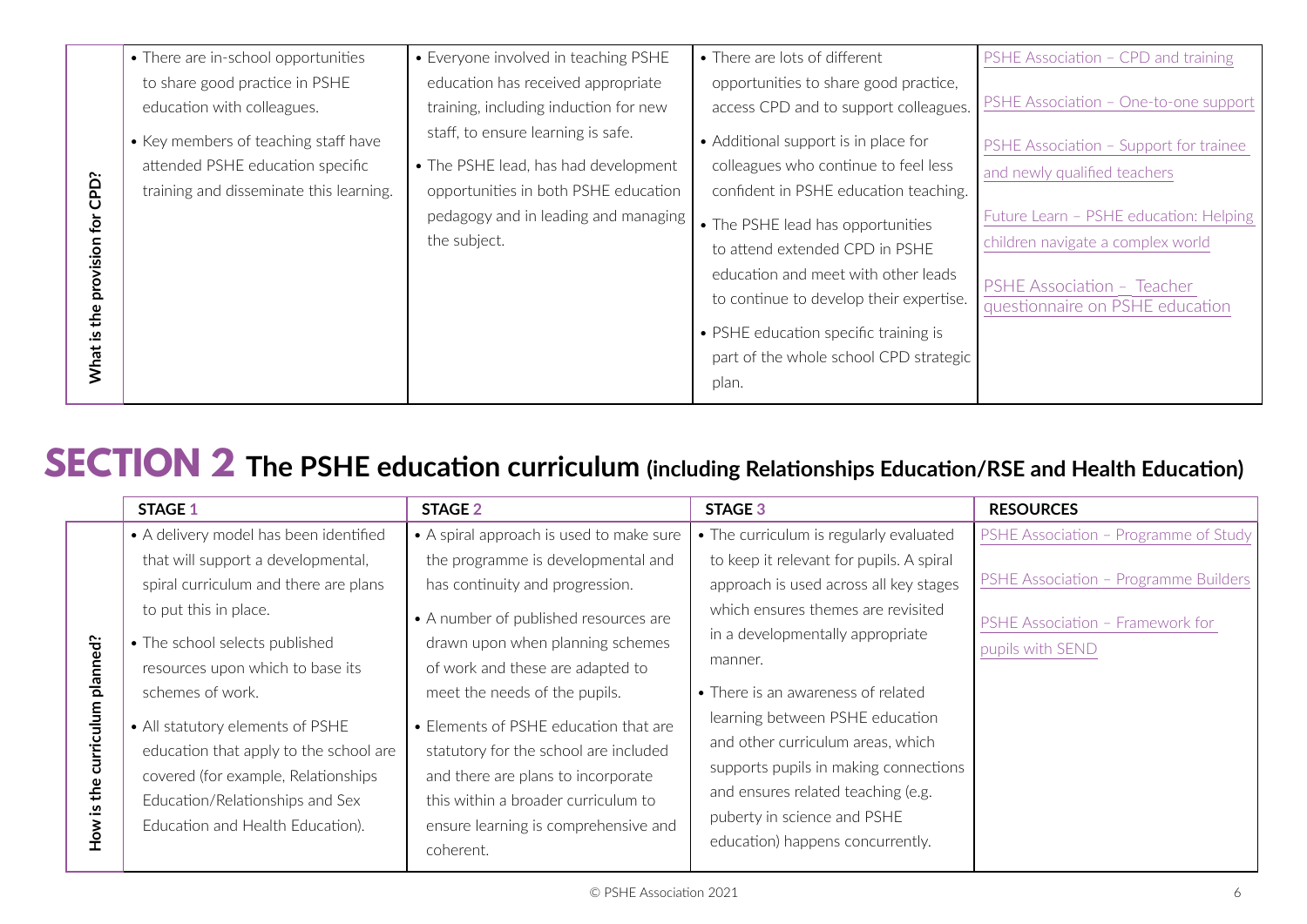|                                              |                                        |                                          | • Schemes of work are planned with       |                                      |
|----------------------------------------------|----------------------------------------|------------------------------------------|------------------------------------------|--------------------------------------|
|                                              |                                        |                                          | regard to evidence-based best            |                                      |
|                                              |                                        |                                          | practice, learning objectives and        |                                      |
|                                              |                                        |                                          | intended outcomes are identified         |                                      |
|                                              |                                        |                                          | before teachers select, or produce       |                                      |
|                                              |                                        |                                          | their own, teaching materials.           |                                      |
|                                              |                                        |                                          |                                          |                                      |
|                                              |                                        |                                          | • Statutory content is embedded within   |                                      |
|                                              |                                        |                                          | the school's wider PSHE education        |                                      |
|                                              |                                        |                                          | curriculum.                              |                                      |
|                                              | • There are attempts to match the      | • Some basic data, such as pupil surveys | • Local health data, national trends,    | PSHE Association - Framework for     |
|                                              | curriculum to pupils' needs where the  | and local health authority data, is      | pupil voice, pastoral input and          | pupils with SEND                     |
|                                              | school is aware of them.               | used to tailor the curriculum to pupils' | assessment evidence is used to tailor    |                                      |
| How do you ensure you meet pupils'<br>needs? | • Published resources are used for the | needs.                                   | the programme to meet pupils' needs.     | PSHE Association - SEND hub          |
|                                              | year group or key stage for which they | • Some additional support and/or         | • All teaching approaches and materials  |                                      |
|                                              | were intended.                         | differentiation is provided for pupils   | are trauma-informed, inclusive for all   | PSHE Association - Blog: Challenging |
|                                              |                                        | who require it.                          | pupils, and reflect the diversity of the | racism through PSHE                  |
|                                              |                                        |                                          | school, local and national community.    | PSHE Association - Handling complex  |
|                                              |                                        |                                          |                                          |                                      |
|                                              |                                        |                                          | • Teaching approaches and materials are  | issues safely in the PSHE education  |
|                                              |                                        |                                          | differentiated to meet the needs of all  | classroom                            |
|                                              |                                        |                                          | those who require additional support     |                                      |
|                                              |                                        |                                          | or challenge.                            |                                      |
|                                              | • PSHE education curriculum            | • The PSHE education curriculum is on    | • In addition to providing information   | PSHE Association - Guides to         |
|                                              | information is shared on the school    | the school's website.                    | about the curriculum, information        | supporting parental engagement       |
|                                              | website, so parents and carers can     | · Newsletters, social media and/or       | meetings and/or workshops are held       |                                      |
|                                              | find out what is being taught.         | information meetings are used in a       | to share parts of the PSHE education     | PSHE Association - Ask a Subject     |
|                                              | . In addition to plans to meet the     | timely manner to share information       | curriculum and provide ideas to          | Specialist: Episode 1                |
|                                              | statutory requirement to engage        | about relevant aspects of the school's   | extend learning at home.                 |                                      |
|                                              | parents and carers on Relationships    | PSHE education programme.                | • Parents and carers have suitable       |                                      |
|                                              | Education/RSE policy we send           |                                          | mechanisms through which to share        |                                      |
| How do you engage parents and<br>carers?     | messages home from time to time,       |                                          | their views on policies and the wider    |                                      |
|                                              |                                        |                                          | PSHE education curriculum.               |                                      |
|                                              | for example prior to teaching sex      |                                          |                                          |                                      |
|                                              | education.                             |                                          |                                          |                                      |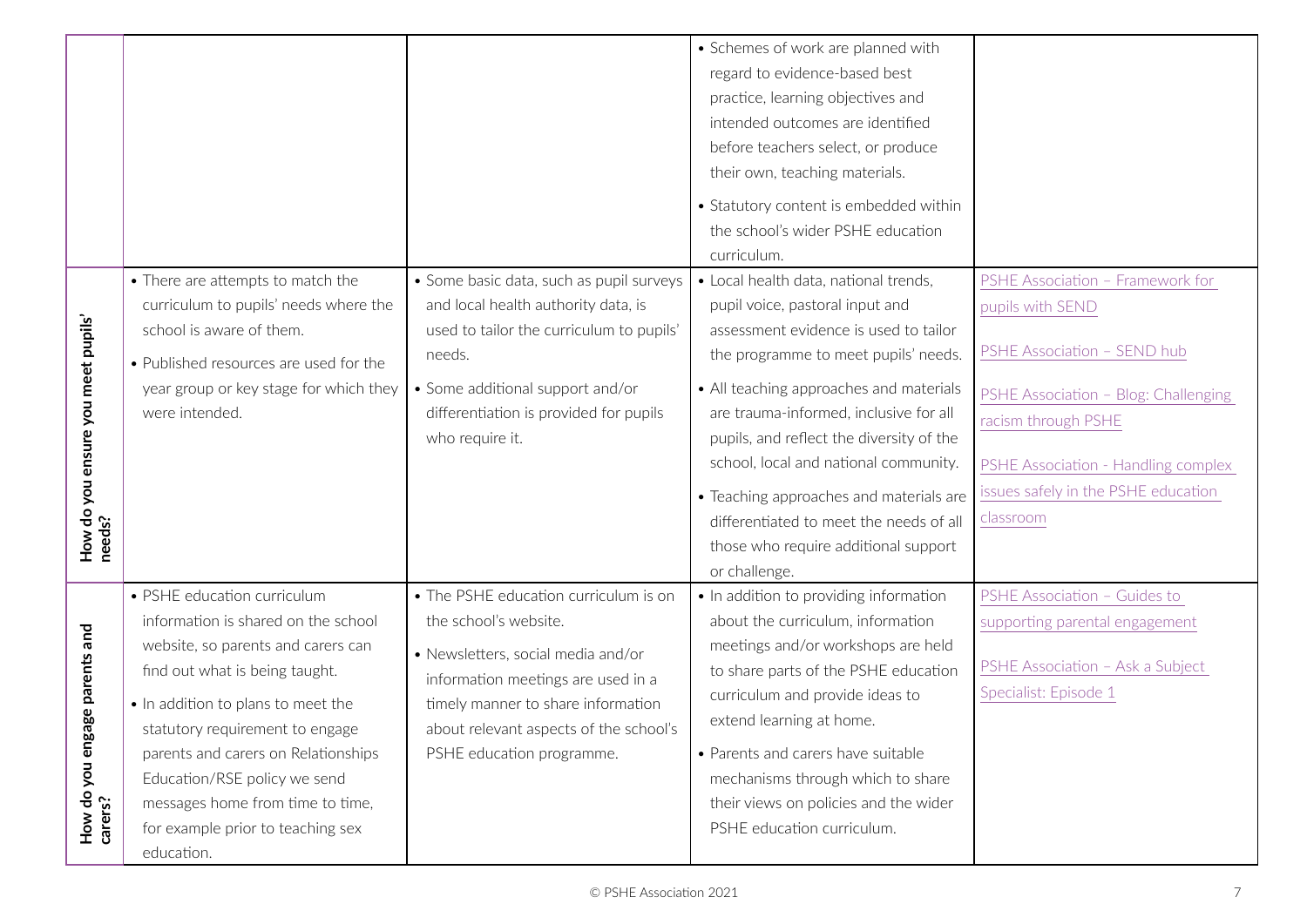|                                   |                                           | . In addition to meeting the statutory                                      | • There are regular reports on pupil    |                                        |
|-----------------------------------|-------------------------------------------|-----------------------------------------------------------------------------|-----------------------------------------|----------------------------------------|
|                                   |                                           | requirement to engage with parents                                          | progress in PSHE education and          |                                        |
|                                   |                                           | and carers on our Relationships                                             | parents' evenings are used to discuss   |                                        |
|                                   |                                           | Education/RSE policy, the school                                            | pupils' learning.                       |                                        |
|                                   |                                           | engages with parents about pupils'                                          |                                         |                                        |
|                                   |                                           | PSHE education through parents'                                             |                                         |                                        |
|                                   |                                           | evenings and reports.                                                       |                                         |                                        |
|                                   | • External visitors are used in line with | • Links are being established with local                                    | • There are well established links with | PSHE Association - Selecting and       |
|                                   | whole school policies.                    | professionals and other organisations,                                      | professionals and other organisations   | working with visitors and speakers:    |
|                                   | • There are plans to invite some local    | and have clear guidelines about their                                       | who regularly collaborate with the      | guidance for schools                   |
|                                   | professionals and other organisations     | role and purpose in supporting the                                          | school to plan or deliver activities to |                                        |
|                                   | in to support the PSHE education          | PSHE education curriculum.                                                  | meet the learning objectives of the     | PSHE Association - Podcast: Selecting  |
| How do you build community links? | curriculum and safe practice will be      | · External visitors' contributions are                                      | curriculum.                             | and working with visitors and speakers |
|                                   | discussed with them.                      | in line with policy and best practice                                       | • Pupils highly value the contribution  |                                        |
|                                   |                                           | principles to keep learning safe.                                           | of carefully selected visitors to PSHE  | PSHE Association - Police in the       |
|                                   |                                           |                                                                             | education lessons and take an active    | classroom                              |
|                                   |                                           | · Visitors' input is embedded within<br>the taught programme and is never a | role in shaping the visits.             |                                        |
|                                   |                                           | 'one-off'.                                                                  |                                         |                                        |
|                                   |                                           |                                                                             |                                         |                                        |
|                                   |                                           | • The impact of visitors and com-                                           |                                         |                                        |
|                                   |                                           | munity links is regularly evaluated,                                        |                                         |                                        |
|                                   |                                           | including through pupil voice.                                              |                                         |                                        |
|                                   | • There are some opportunities            | • The school invites input from pupils                                      | • The school regularly invites input    | <b>PSHE Association - Pupil</b>        |
|                                   | for pupils to evaluate their PSHE         | through whole class / year group                                            | from pupils on the content, relevance   | questionnaire on PSHE education        |
|                                   | education lessons and one-off events.     | surveys on a semi-regular basis.                                            | and quality of PSHE education (e.g.     |                                        |
|                                   |                                           | • The School Council or similar group                                       | whole group surveys and/or more         |                                        |
|                                   |                                           | discusses PSHE education issues                                             | focused groups such as school council   |                                        |
|                                   |                                           | when prompted to do so.                                                     | or a dedicated group) and use this to   |                                        |
|                                   |                                           | • The school has mechanisms for acting                                      | assess impact and inform planning.      |                                        |
| How do you engage with pupil      |                                           | upon pupil voice.                                                           | • Pupils feel their input is valued and |                                        |
| voice?                            |                                           |                                                                             | that the mechanisms used to act upon    |                                        |
|                                   |                                           |                                                                             | pupil voice are effective.              |                                        |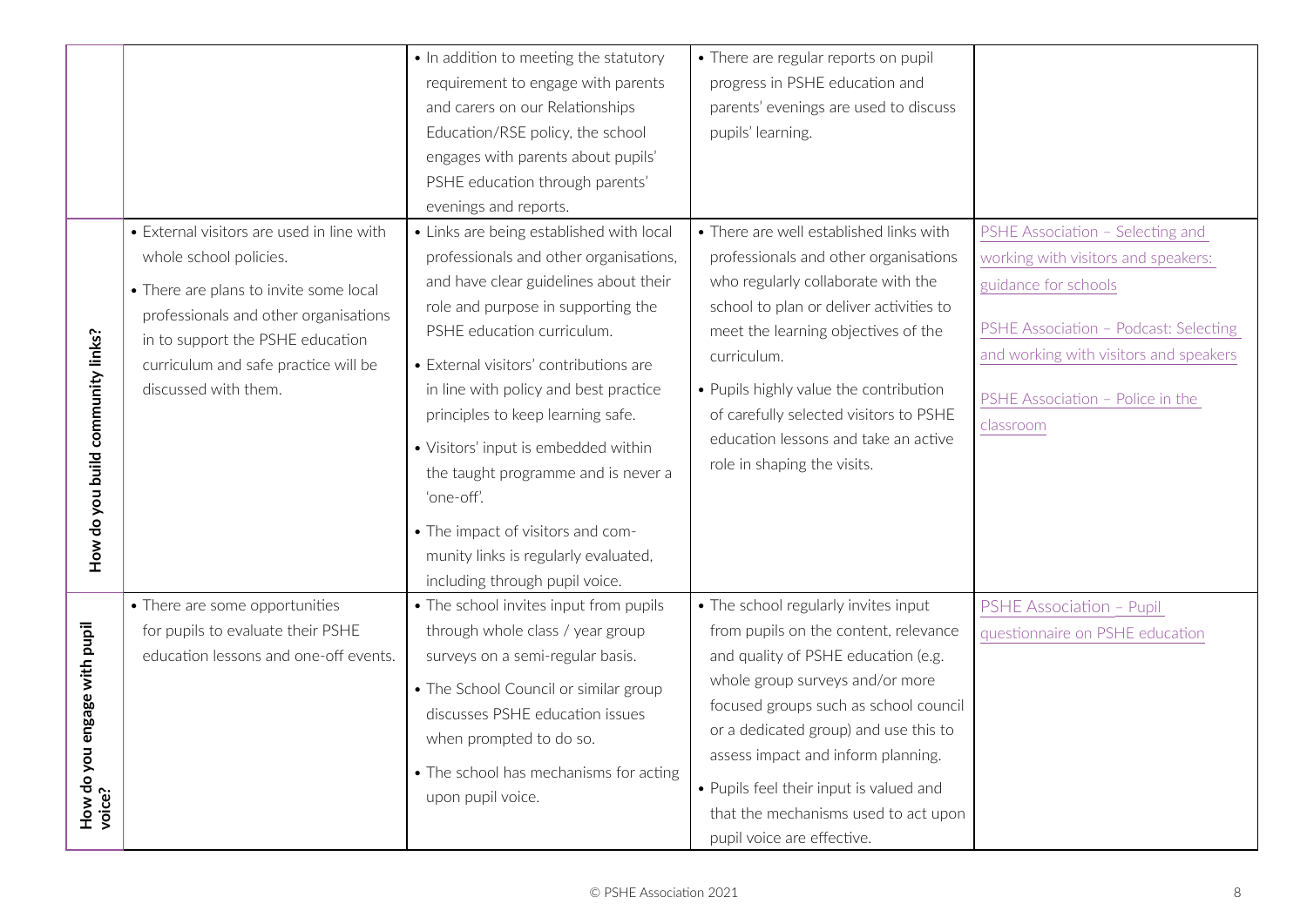<span id="page-8-0"></span>

|                                     | • The PSHE education curriculum         | • The school recognises the links       | • The PSHE education curriculum         | <b>PSHE Association - Blog: What does</b>  |
|-------------------------------------|-----------------------------------------|-----------------------------------------|-----------------------------------------|--------------------------------------------|
| curriculum<br>onsibilities?         | addresses some key aspects of pupils'   | between PSHE education and whole-       | makes a significant and sustained       | the new Ofsted framework mean for          |
|                                     | spiritual, moral, social and cultural   | school responsibilities, such as SMSC,  | contribution to SMSC development,       | <b>PSHE</b> education?                     |
|                                     | development (SMSC), British values      | promoting British values, careers       | promoting British values, careers       |                                            |
|                                     | and careers education.                  | education and safeguarding.             | education and safeguarding.             | Department for Education - Keeping         |
| PSHE education<br>vider school resp | • The curriculum includes teaching that | • The PSHE education curriculum         | • This contribution is evaluated and    | children safe in education                 |
|                                     | helps pupils to stay safe.              | offers opportunities for teaching that  | evidenced as part of the school's self- | Ofsted - Inspecting safeguarding in        |
| 요 중                                 |                                         | specifically focuses on these elements, | evaluation process.                     | early years, education and skills settings |
| does<br>ribute                      |                                         | including the statutory requirement     |                                         |                                            |
| H <sub>ort</sub>                    |                                         | for teaching that helps pupils to stay  |                                         | PSHE Association - Curriculum audit        |
|                                     |                                         | safe.                                   |                                         | spreadsheets                               |

# **SECTION 3 Teaching and Learning in PSHE education**

|                                  | STAGE 1                                     | STAGE 2                               | STAGE 3                                | <b>RESOURCES</b>                                                       |
|----------------------------------|---------------------------------------------|---------------------------------------|----------------------------------------|------------------------------------------------------------------------|
|                                  | • Some PSHE education teachers lack         | • The PSHE education teaching team    | • The PSHE education teaching          | PSHE Association - CPD and training                                    |
|                                  | expertise and/or confidence in PSHE         | have a sound understanding of key     | team are highly confident in PSHE      |                                                                        |
|                                  | education delivery (or some aspects         | content areas and best practice in    | education subject knowledge and        | PSHE Association - One-to-one support                                  |
|                                  | of it) but strategies are in place to       | PSHE education, and are confident in  | pedagogy.                              |                                                                        |
| teachers in delivering<br>ssons? | address this.                               | their teaching.                       | • Teachers independently seek          | PSHE Association - Support for trainee<br>and newly qualified teachers |
|                                  | • The PSHE education teaching team          | • They have access to support and     | continuing professional development    |                                                                        |
| confident are<br>education le    | have identified aspects of PSHE             | advice if they need to check content  | in relation to PSHE education.         | Future Learn - PSHE education: Helping                                 |
|                                  | education teaching they would like          | or seek help in responding to pupils' |                                        | children navigate a complex world                                      |
|                                  | more support with.                          | questions.                            |                                        |                                                                        |
| How c<br>PSHE                    |                                             |                                       |                                        |                                                                        |
|                                  | • The PSHE education teaching team          | • The PSHE education teaching team    | • The PSHE lead ensures that any       | PSHE Association - Quality assured                                     |
|                                  | deliver lessons planned or selected by      | adapt the lessons they are provided   | external lesson plans provided for the | resources                                                              |
|                                  | the PSHE lead.                              | with and differentiate to meet their  | team to use are quality assured and    |                                                                        |
|                                  | • Sometimes teachers may adapt              | pupils' needs.                        | that teachers adapt and differentiate  | PSHE Association - Lesson planning tool                                |
| lesson planning                  | activities to suit their class, though this | • Lesson plans always have clear      | them appropriately to meet our pupils' | and checklist                                                          |
| $\overline{\mathbf{a}}$ .        | is inconsistent.                            | learning objectives and outcomes.     | needs.                                 | Future Learn - PSHE education: Helping                                 |
| approached?<br>How               | • Teachers share aims for the lesson        |                                       |                                        | children navigate a complex world                                      |
|                                  | with pupils.                                |                                       |                                        |                                                                        |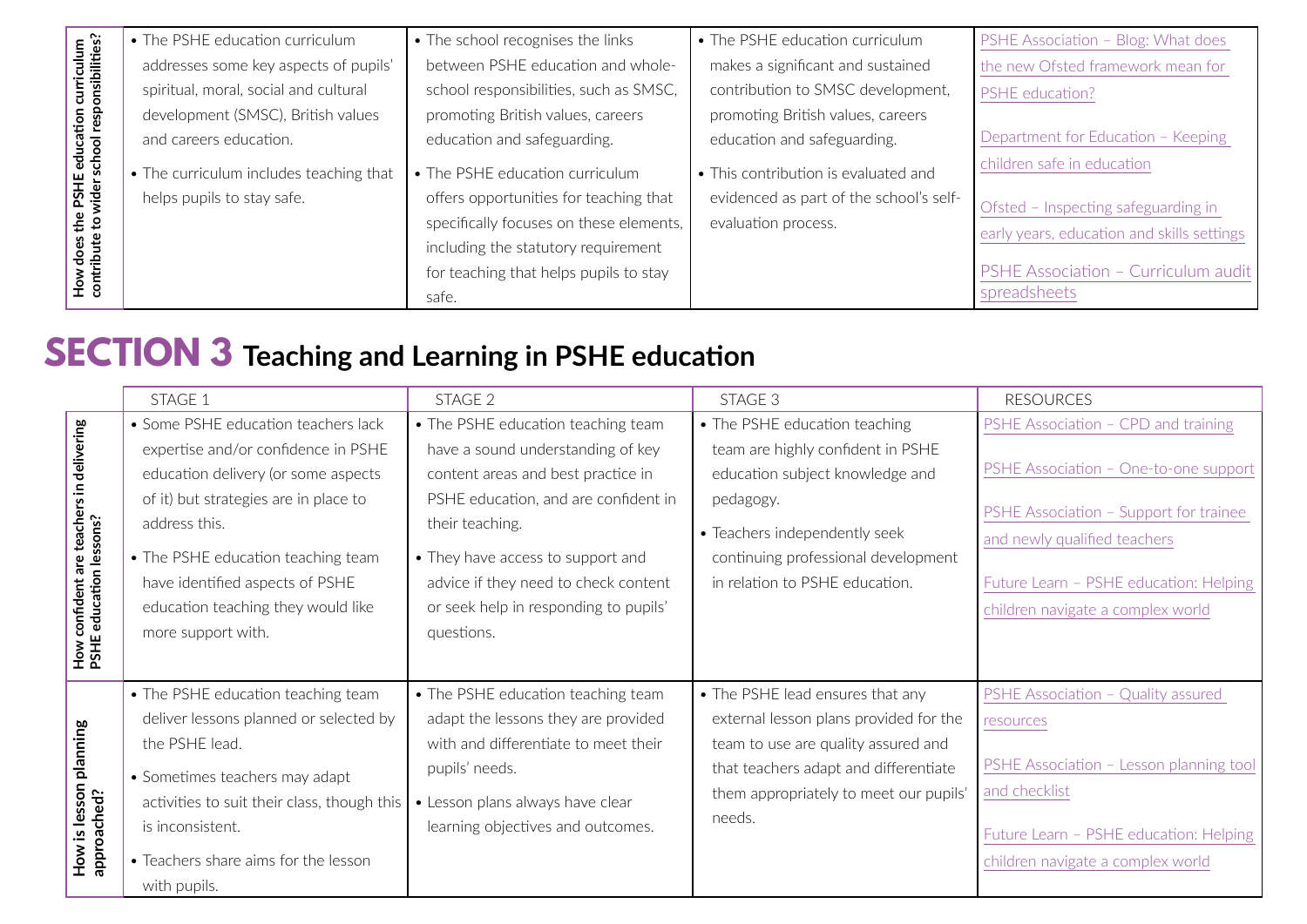|                                                                               |                                                                                                                                                                                                                                                                                                                                                                                                                                                                                                                                                                                                              |                                                                                                                                                                                                                                                                                                                                                                                                                                                                                                                                                                                                                                                                                                                                                                                          | • All members of our PSHE education<br>teaching team are able to plan<br>inclusive lessons in line with best<br>practice.<br>• Lesson activities are well matched to<br>appropriate learning objectives and<br>measurable outcomes.                                                                                                                                                                                                                                                                                                                                                                                                                                            |                                                                                                                                                                                                                                                                             |
|-------------------------------------------------------------------------------|--------------------------------------------------------------------------------------------------------------------------------------------------------------------------------------------------------------------------------------------------------------------------------------------------------------------------------------------------------------------------------------------------------------------------------------------------------------------------------------------------------------------------------------------------------------------------------------------------------------|------------------------------------------------------------------------------------------------------------------------------------------------------------------------------------------------------------------------------------------------------------------------------------------------------------------------------------------------------------------------------------------------------------------------------------------------------------------------------------------------------------------------------------------------------------------------------------------------------------------------------------------------------------------------------------------------------------------------------------------------------------------------------------------|--------------------------------------------------------------------------------------------------------------------------------------------------------------------------------------------------------------------------------------------------------------------------------------------------------------------------------------------------------------------------------------------------------------------------------------------------------------------------------------------------------------------------------------------------------------------------------------------------------------------------------------------------------------------------------|-----------------------------------------------------------------------------------------------------------------------------------------------------------------------------------------------------------------------------------------------------------------------------|
| nsure a safe learning environment for PSHE education lessons?<br>How do we er | • Teachers tell pupils what the ground<br>rules are and insist they are followed.<br>• Teachers are developing confidence in<br>managing discussions about sensitive<br>issues.<br>• With guidance and support, teachers<br>use approaches that distance the<br>learning from the pupils, in order to<br>maintain a safe learning environment.<br>• Teachers encourage pupils to ask<br>questions and sometimes provide<br>a means for asking questions<br>anonymously.<br>• Teachers are aware of pupils with<br>increased vulnerability and are aware<br>that all topics need to be taught<br>sensitively. | • Pupils agree to shared ground rules<br>and understand their value.<br>• Teachers are confident in covering<br>sensitive issues in lessons and actively<br>create a safe place for discussion.<br>• Teachers are able to select<br>appropriately distanced materials and<br>pose safe discussion questions.<br>• Teachers are confident in safely<br>responding to pupil questions, with<br>support where necessary, and provide<br>regular opportunities for pupils to ask<br>questions anonymously.<br>• Teachers protect pupils with<br>increased vulnerability, for example by<br>liaising with pastoral and safeguarding<br>staff, discussing future lesson content<br>with pupils, providing opportunities to<br>opt-out of lessons or safely leave the<br>lesson if appropriate. | • Pupils and teachers create ground<br>rules together that promote and<br>maintain a safe learning environment<br>and share responsibility for<br>monitoring them.<br>• Teachers are skilled in discussing<br>sensitive issues in PSHE education<br>and consistently create safe<br>classroom spaces for discussion.<br>• Teachers effectively distance learning<br>from the pupils, whilst allowing<br>appropriate time and space for<br>personal reflection.<br>• Teachers are highly skilled in handling<br>pupil questions, always make<br>provision for pupils to ask questions<br>anonymously and consistently provide<br>accurate, timely and appropriate<br>responses. | PSHE Association - Handling complex<br>issues safely in the PSHE education<br>classroom<br>PSHE Association - Ground rules for<br>teaching about mental health and<br>emotional wellbeing<br>Future Learn - PSHE education:<br>Helping children navigate a complex<br>world |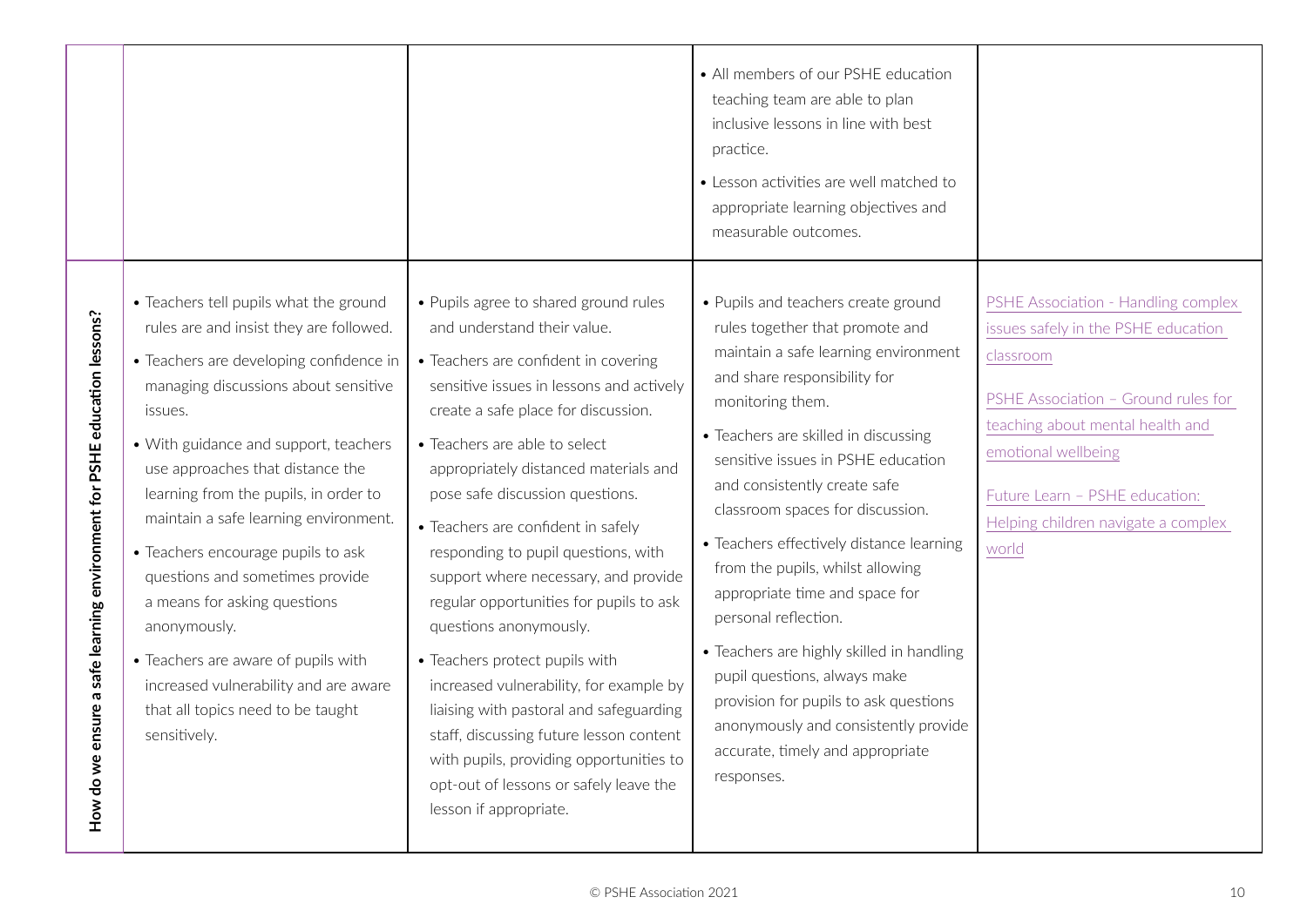|                               |                                           | • Teachers take a trauma-informed                                                | • Teachers' approach to maintaining      |                                        |
|-------------------------------|-------------------------------------------|----------------------------------------------------------------------------------|------------------------------------------|----------------------------------------|
|                               |                                           | approach to ensure that learning is                                              | a safe learning environment at all       |                                        |
|                               |                                           | safe for all including those whose                                               | times is supported by a whole-school     |                                        |
|                               |                                           | experiences and vulnerabilities are                                              | commitment to identifying, protecting    |                                        |
|                               |                                           | unknown.                                                                         | and supporting pupils with increased     |                                        |
|                               |                                           |                                                                                  | vulnerability and promoting the health   |                                        |
|                               |                                           |                                                                                  | and wellbeing of all.                    |                                        |
|                               | • Lessons can sometimes rely too much     | • Discussion is well-facilitated, although                                       | • Well-structured and meaningful         | PSHE Association - Quality assured     |
|                               | on discussion alone.                      | lessons do not rely exclusively on                                               | discussion is used effectively to help   | resources                              |
|                               | • The range of interactive techniques     | discussion activities.                                                           | pupils to progress and meet learning     |                                        |
|                               | used in the classroom is limited,         | • A variety of teaching approaches are                                           | outcomes.                                | Future Learn - PSHE education: Helping |
| engaging and interactive?     | though opportunities to vary teaching     | used to promote pupil interaction and                                            | • The broad and creative range of        | children navigate a complex world      |
|                               | approaches are being identified.          | engagement.                                                                      | inclusive and differentiated activities  |                                        |
|                               |                                           |                                                                                  | used in PSHE education lessons           | PSHE Association - Pupil               |
|                               | • PSHE education lessons focus            | • Teachers ensure all teaching                                                   | enables all pupils to engage effectively | questionnaire on PSHE education        |
|                               | primarily on imparting information.       | approaches and resources are inclusive<br>and differentiated and ensure that all | in the learning.                         | PSHE Association - Monitoring &        |
|                               | Opportunities to develop skills and       |                                                                                  |                                          | evaluating PSHE education              |
|                               | positive attributes are being identified. | pupils have the opportunity to engage                                            | • Activities are carefully chosen to     |                                        |
|                               |                                           | in the learning.                                                                 | ensure a balance between building        |                                        |
|                               |                                           | • Activities allow pupils to build                                               | knowledge, rehearsing skills and         |                                        |
|                               |                                           | knowledge, rehearse skills and develop                                           | developing positive attributes.          |                                        |
|                               |                                           | positive attributes.                                                             | • Teachers are reflective practitioners  |                                        |
|                               |                                           | • Pupils are sometimes asked to                                                  | and take pupil voice into consideration  |                                        |
| How do you ensure lessons are |                                           | evaluate lesson activities.                                                      | when evaluating the activities used in   |                                        |
|                               |                                           |                                                                                  | their lessons.                           |                                        |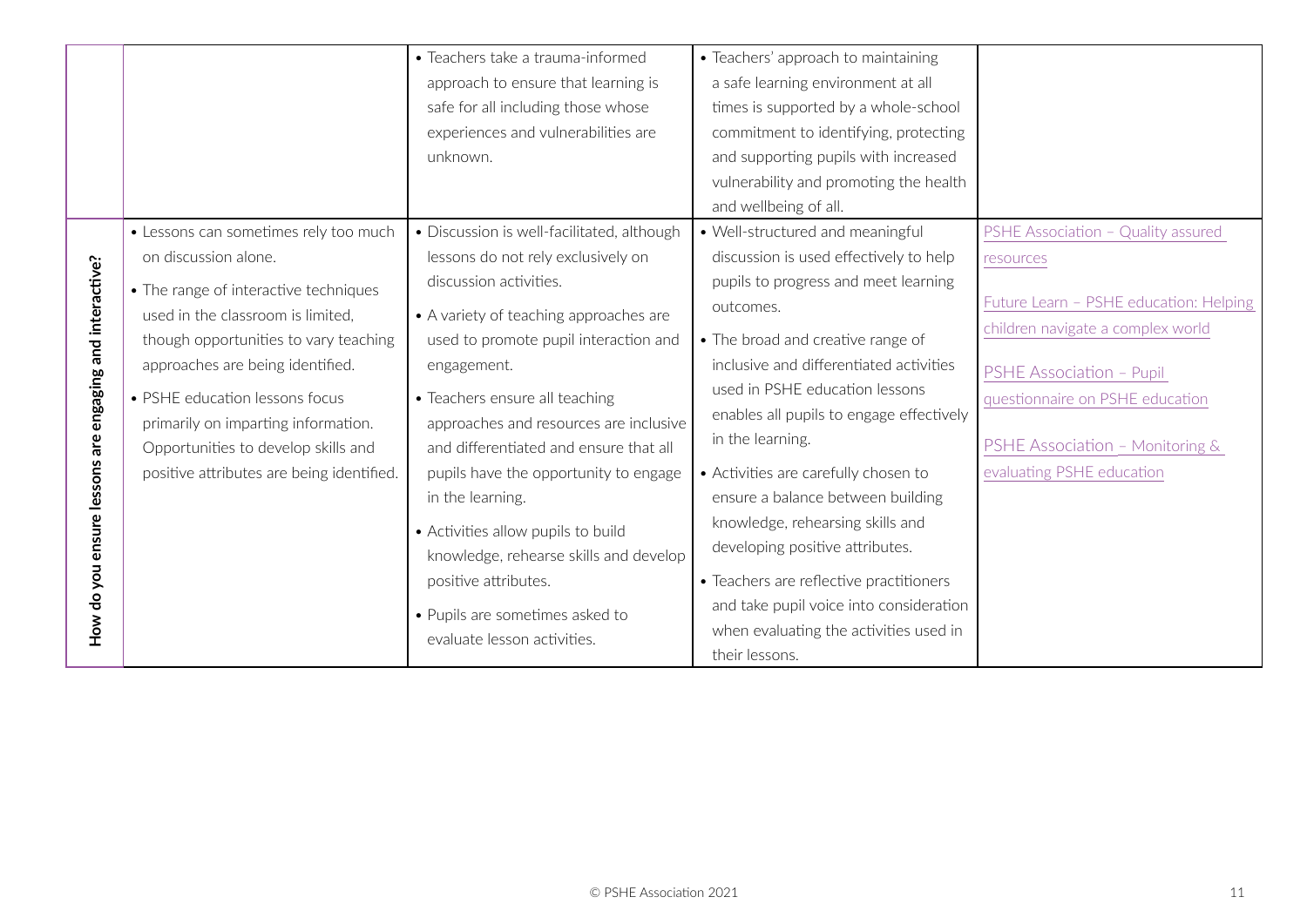|                     | • PSHE education teachers understand     | • Teachers use assessment in most                                                                                      | • Teachers have integrated a range                                                                                                            | PSHE Association - Guides to     |
|---------------------|------------------------------------------|------------------------------------------------------------------------------------------------------------------------|-----------------------------------------------------------------------------------------------------------------------------------------------|----------------------------------|
|                     | the importance of reflection and         | lessons, including baseline and                                                                                        | of effective assessment activities                                                                                                            | assessment                       |
|                     | assessment activities in PSHE            | endpoint assessments as well as                                                                                        | into all schemes and lesson plans to                                                                                                          |                                  |
|                     | education.                               | regular Assessment for Learning.                                                                                       | demonstrate progress and inform                                                                                                               | PSHE Association - Framework for |
|                     | • Lessons usually begin with an activity | • Teachers are able to talk confidently                                                                                | future planning.                                                                                                                              | pupils with SEND                 |
|                     | to gauge pupils' starting point.         | about and provide some evidence of                                                                                     | • Baseline assessment activities are                                                                                                          |                                  |
|                     | • Teachers are able to comment on        | pupil learning and progress.                                                                                           | used consistently to ensure teachers                                                                                                          |                                  |
|                     | pupils' learning.                        | • Pupils can talk about their learning and                                                                             | effectively gauge pupils' starting point                                                                                                      |                                  |
|                     |                                          | progress.                                                                                                              | before any new teaching.                                                                                                                      |                                  |
| education assessed? |                                          | • Teachers have the same expectations<br>for the quality of pupils' work in PSHE<br>education as in any other subject. | • Baseline assessment feedback is<br>used to ensure teaching is pitched<br>appropriately and to demonstrate<br>individual and group progress. |                                  |
|                     |                                          |                                                                                                                        | • Teachers have meaningful discussions                                                                                                        |                                  |
| PSHE                |                                          |                                                                                                                        | with pupils about their progress and                                                                                                          |                                  |
|                     |                                          |                                                                                                                        | how to improve.                                                                                                                               |                                  |
| How is              |                                          |                                                                                                                        | • Teachers effectively report progress to                                                                                                     |                                  |
|                     |                                          |                                                                                                                        | parents and carers.                                                                                                                           |                                  |